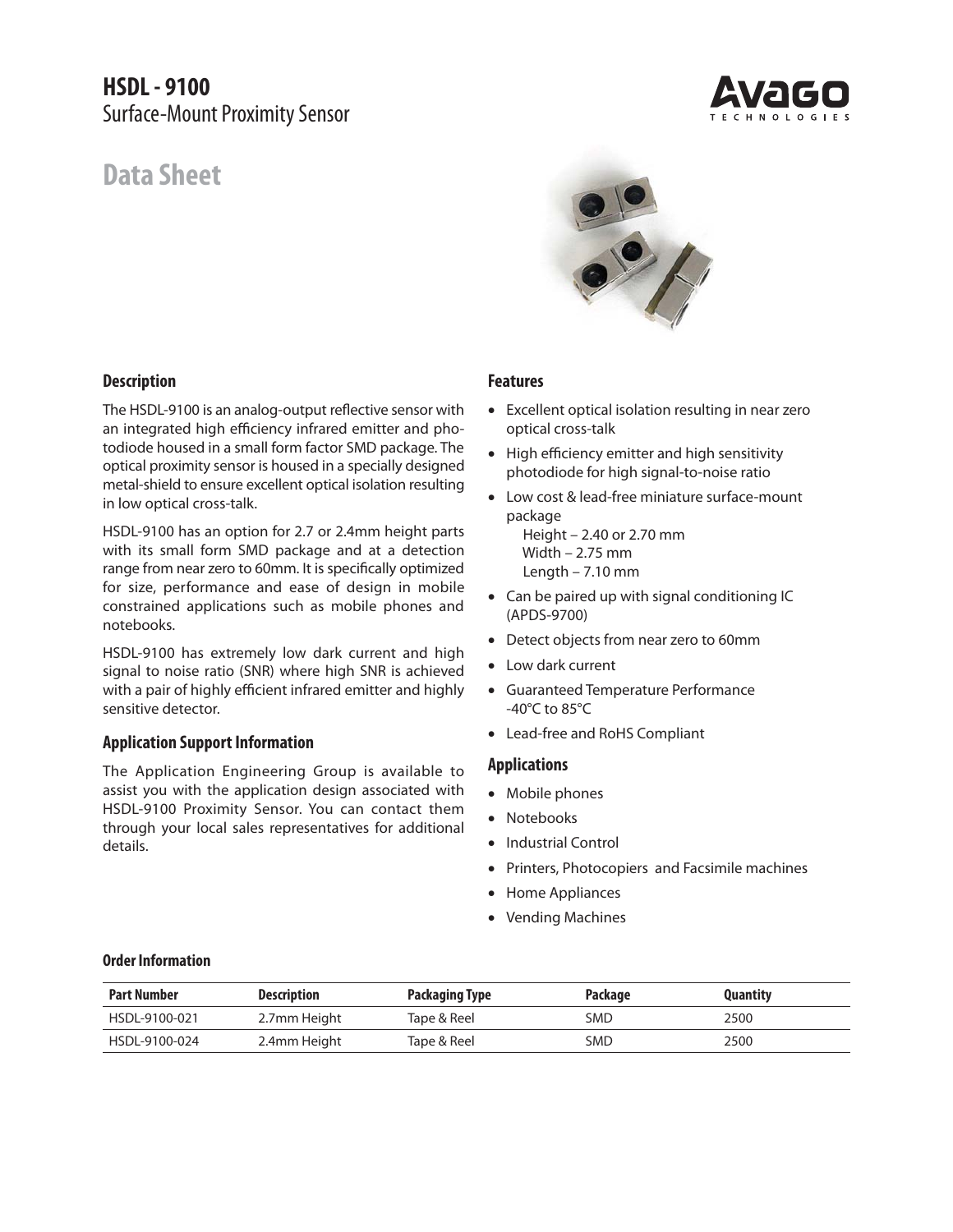# **Block Layout**



**Figure 1. Block Layout of HSDL-9100**

# **Pins Configuration Table**

| Pin           | Symbol | <b>Description</b> | <b>Notes</b> |
|---------------|--------|--------------------|--------------|
|               | LED A  | <b>LED Anode</b>   |              |
| $\mathcal{P}$ | LED K  | <b>LED Cathode</b> |              |
| 3             | DET A  | Photodiode Anode   |              |
|               | DET K  | Photodiode Cathode |              |

Notes:

Voltage to supply across the LED; VLED

# **Absolute Maximum Ratings (Ta=25°C)**

|                                             |                  | <b>Ratings</b>           |        |              |
|---------------------------------------------|------------------|--------------------------|--------|--------------|
| <b>Parameter</b>                            | <b>Symbol</b>    | Min.                     | Max    | <b>Units</b> |
| Emitter                                     |                  |                          |        |              |
| <b>Continuous Forward Current</b>           | $I_{DC}$         | $\overline{\phantom{a}}$ | 100    | mA           |
| Coupled                                     |                  |                          |        |              |
| Total Power Dissipation (refer to Figure 1) | P <sub>TOT</sub> | $\overline{\phantom{a}}$ | 165    | mW           |
| <b>Operating Temperature</b>                | Тор              | $-40$                    | $+85$  | °C           |
| Storage Temperature                         | T <sub>STG</sub> | $-40$                    | $+100$ | °C           |
| Reflow Soldering Temperature                | Tsol             | $\overline{\phantom{0}}$ | 260    | °C           |

# **Electrical-Optical Characteristics (Ta=25°C)**

|                                     |                 |                         | <b>Ratings</b>           |                          |                          |              |
|-------------------------------------|-----------------|-------------------------|--------------------------|--------------------------|--------------------------|--------------|
| <b>Parameter</b>                    | <b>Symbol</b>   | <b>Test Condition</b>   | Min                      | <b>Typ</b>               | Max                      | <b>Units</b> |
| <b>Emitter</b>                      |                 |                         |                          |                          |                          |              |
| Forward Voltage                     | $V_F$           | $I_F = 100mA$           |                          | 1.50                     | 1.65                     | V            |
| Reverse Voltage                     | $V_R$           | $I_R = 10 \mu A$        | 5                        | $\overline{\phantom{a}}$ |                          | V            |
| Peak Wavelength                     | $I_p$           | $I_F = 20mA$            |                          | 940                      |                          | nm           |
| Spectrum Width of Half Value        | $D_p$           | $I_F = 20mA$            |                          | 50                       | $\overline{\phantom{a}}$ | nm           |
| <b>Detector</b>                     |                 |                         |                          |                          |                          |              |
| Dark Current                        | <b>Dark</b>     | $V_R = 10V, L^{**} = 0$ | $\overline{\phantom{a}}$ | 2                        | 10                       | nA           |
| Forward Voltage                     | $V_F$           | $I_F = 10mA$ , L=0      | 0.5                      |                          | 1.3                      | V            |
| Reverse Breakdown Voltage           | $V_{BR}$        | $I_R = 100$ uA, L = 0   |                          |                          | 35                       | $\vee$       |
| Coupled                             |                 |                         |                          |                          |                          |              |
| <b>Output Current</b>               | Ιo              | Refer to Fig 2          | $\overline{\phantom{a}}$ | 10                       |                          | μA           |
| Peak Output Distance                | $D_{\rm O}$     | Refer Note 1            | $\overline{\phantom{0}}$ | 5                        |                          | mm           |
| <b>Operating Cross Talk Current</b> | <b>FD</b>       | Refer to Fig 3          |                          |                          | 200                      | nA           |
| Rise Time (LED)                     | T <sub>RL</sub> | $R_1 = 50\Omega$        | $\overline{\phantom{a}}$ | 50                       | $\qquad \qquad -$        | ns           |
| Fall Time (LED)                     | $T_{FL}$        | $R_1 = 50\Omega$        | $\overline{\phantom{a}}$ | 50                       | $\overline{a}$           | ns.          |
| Rise Time (Photodiode)              | T <sub>RD</sub> | $R_1 = 5.1 K\Omega$     |                          | 6                        | $\overline{\phantom{a}}$ | μs           |
| Fall Time (Photodiode)              | T <sub>FD</sub> | $R_1 = 5.1 K\Omega$     |                          | 6                        |                          | μs           |

\*\* L = 0 (zero light condition)

Note:

1.  $I_{\text{Led}} = 300 \text{mA}$  Pulse, 5% Duty Cycle (Kodak 18% Reflectance Gray Card)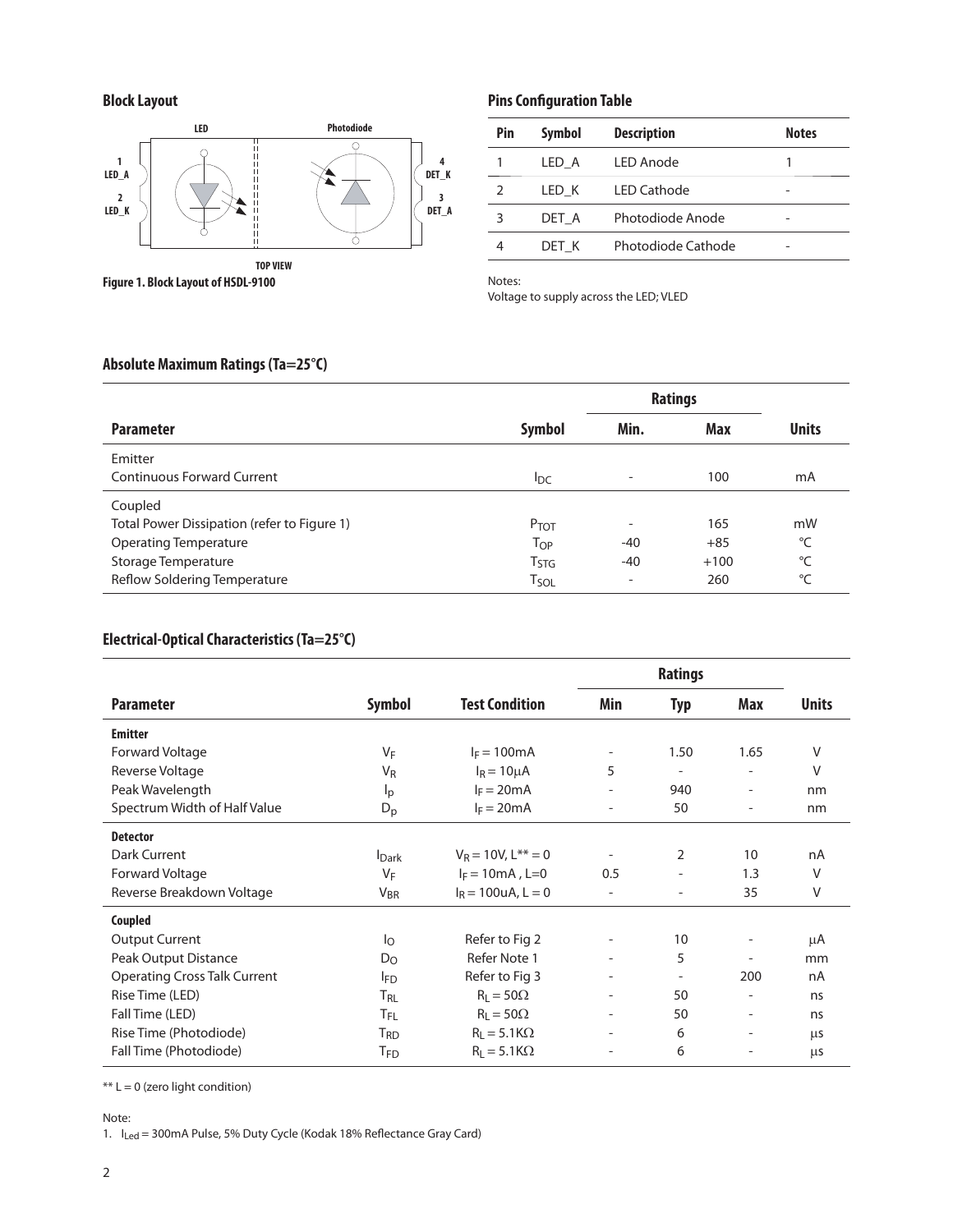# **Output Current Test Condition (Ta=25°C) Dark Current Test Condition (Ta=25°C)**



#### **Figure 2.**

Test Condition used are  $D = 5$ mm 18% Gray Card, ILED = 300mA Pulse, 5% Duty Cycle

**Response Time Test Condition (Ta=25°C)**



# **Figure 3.**

Test Condition used are ILED = 300mA Pulse, 5% Duty Cycle



**Figure 4. Response Time Test Condition** 

# **Typical Radiation Profile for HSDL-9100**







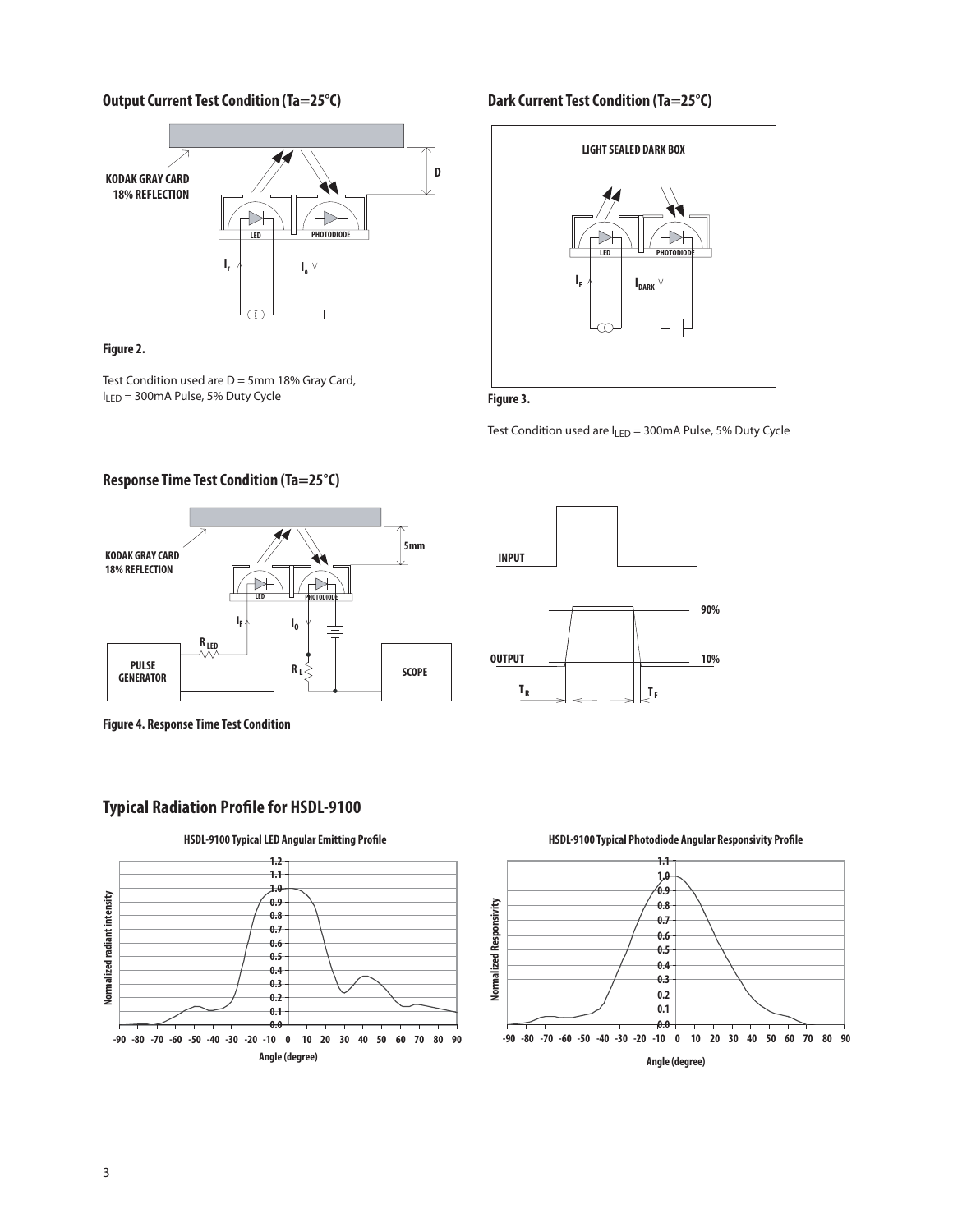# **Typical Characteristics**











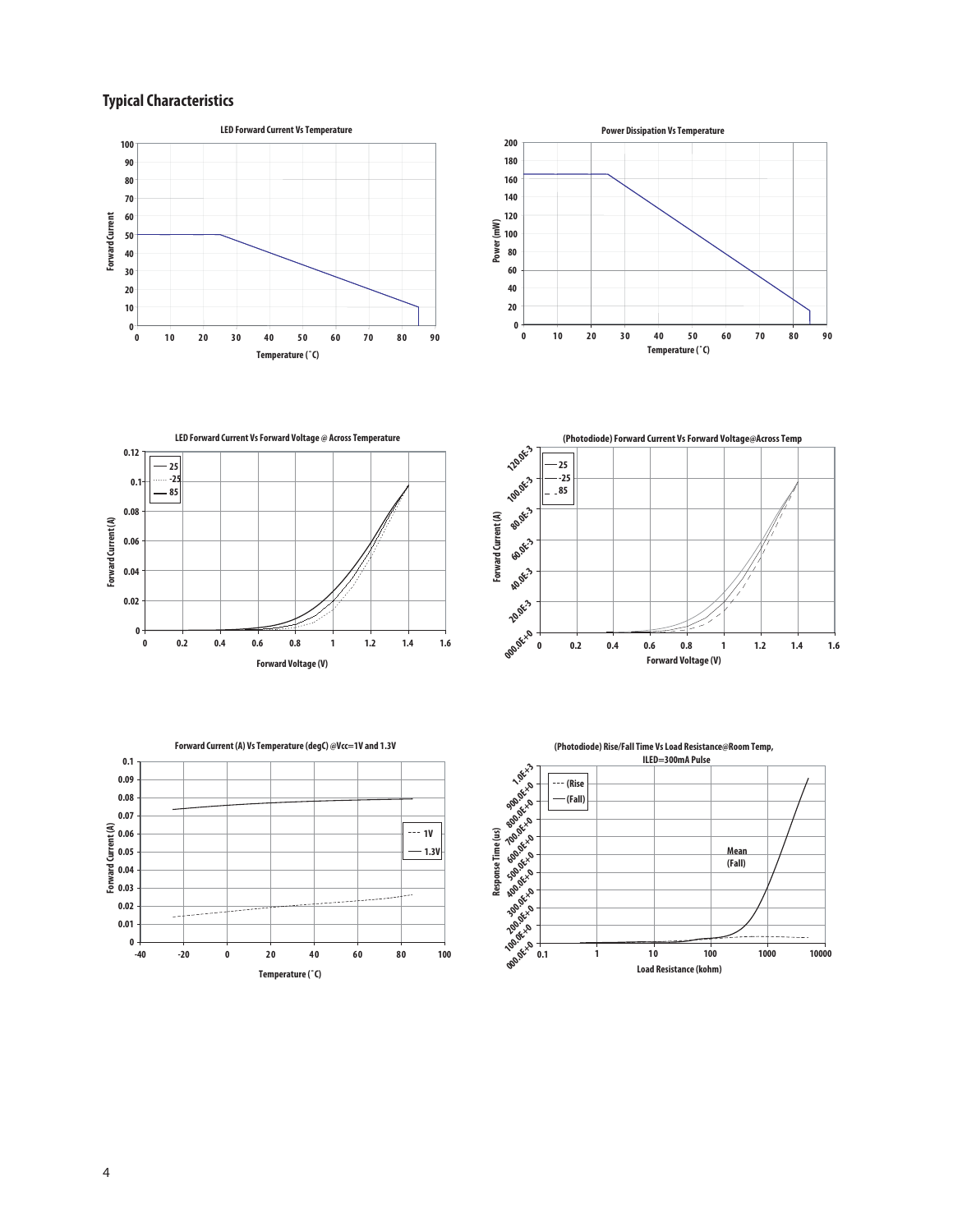





The diagram below illustrates the explanation of edge distance. Edge detection is labeled as D in the diagram below.

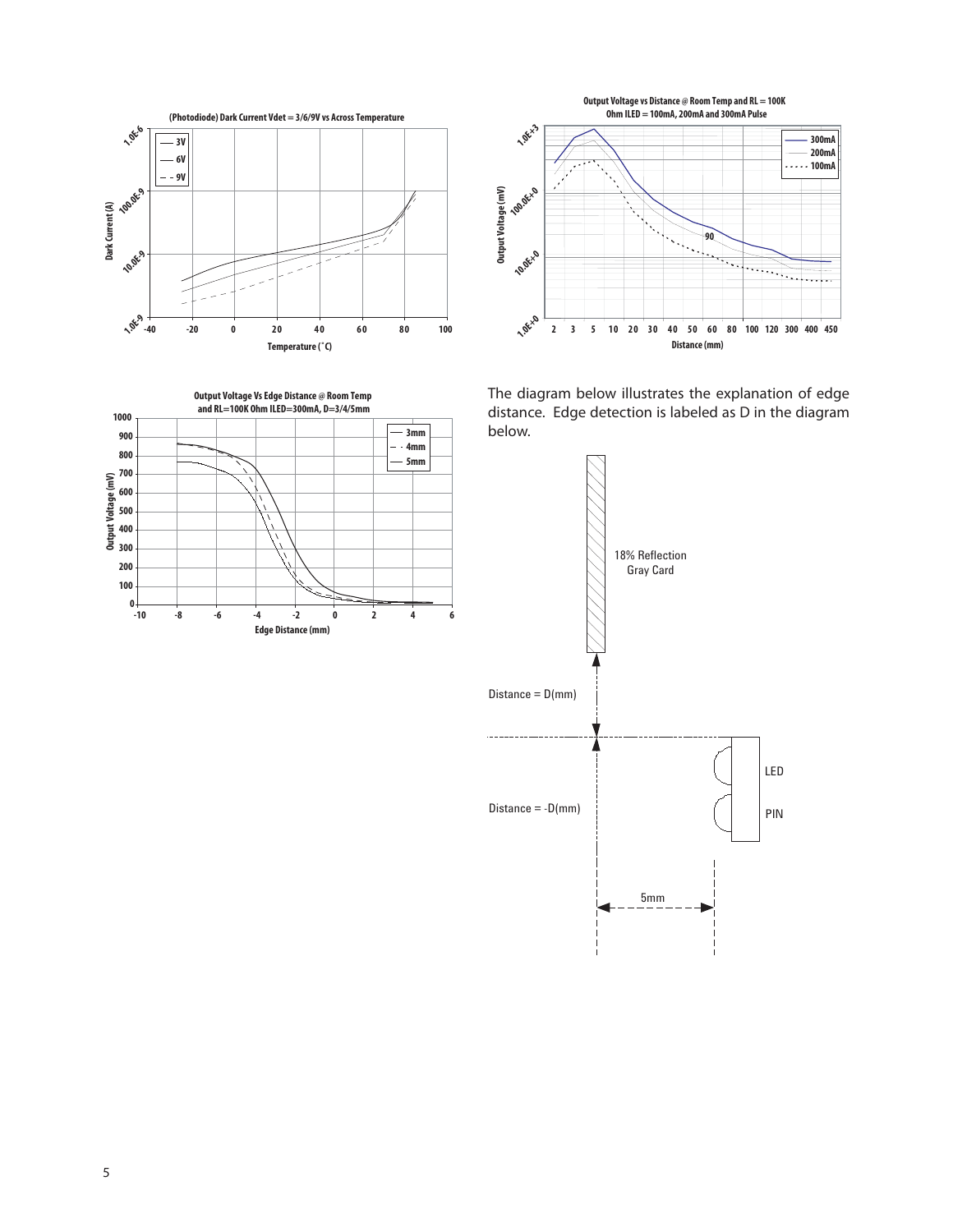# **HSDL-9100 Package Outlines**



**Figure 5a. HSDL-9100-021 Package dimensions** 



**Figure 5b. HSDL-9100-024 Package dimensions**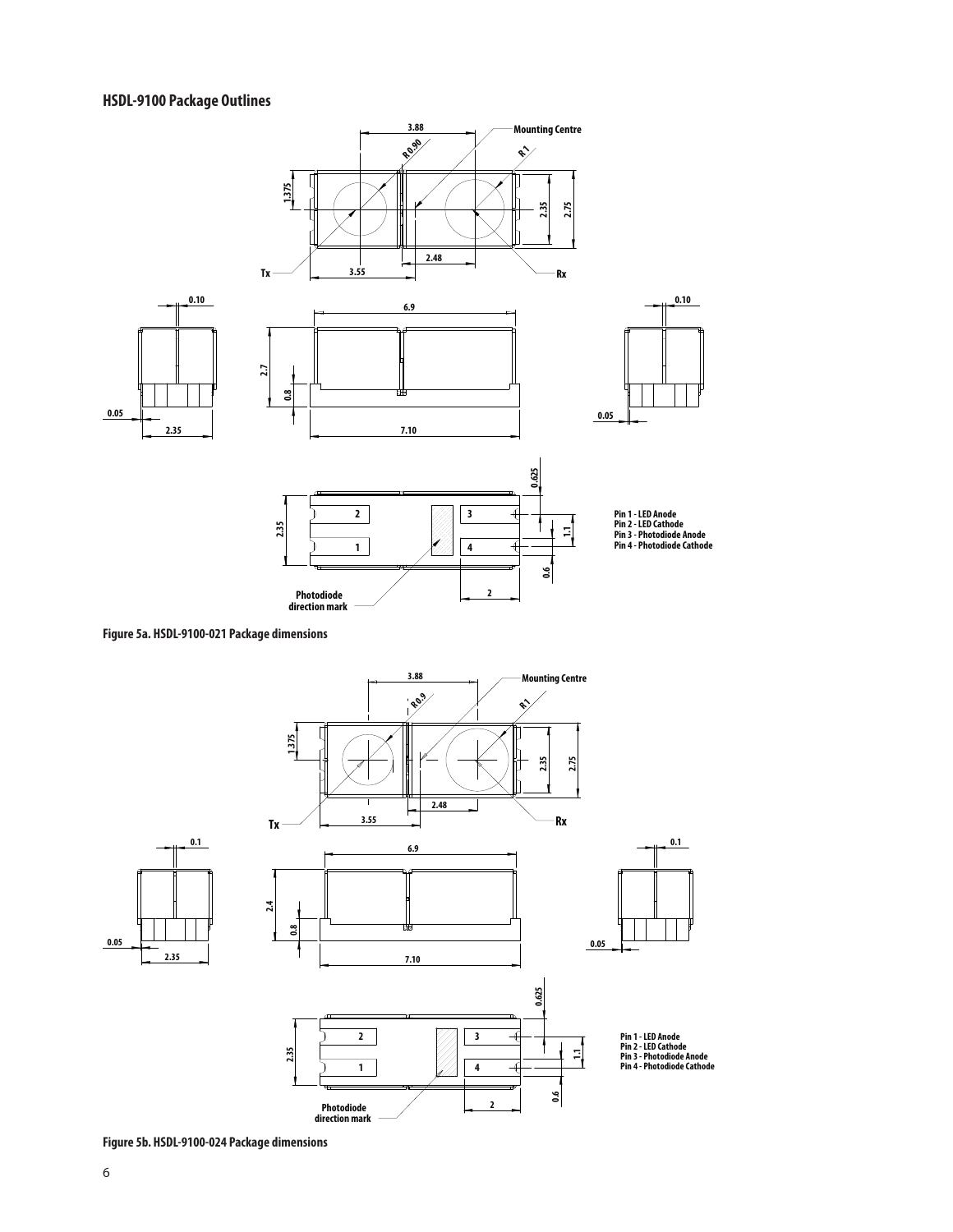# **HSDL-9100-021/024 Tape and Reel Dimensions**



**Figure 6. Tape and Reel Dimensions**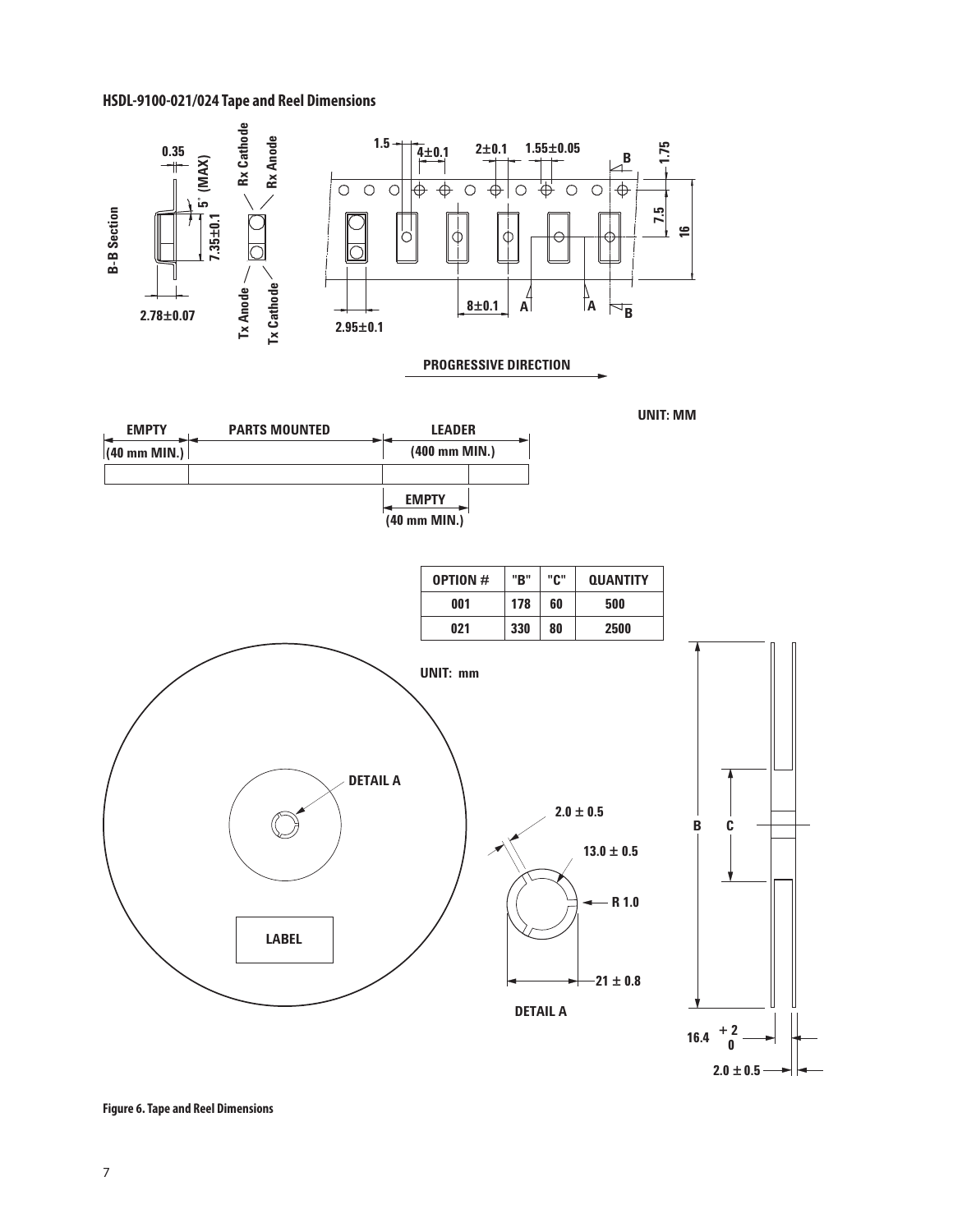#### **HSDL-9100 Moisture Proof Packaging <b>Baking Conditions Chart**

All HSDL-9100 options are shipped in moisture proof package. Once opened, moisture absorption begins.

This part is compliant to JEDEC Level 3.

#### **Baking Conditions**

If the parts are not stored in dry conditions, they must be baked before reflow to prevent damage to the parts.

| Package  | <b>Temp</b>     | Time            |
|----------|-----------------|-----------------|
| In reels | 60 °C           | $\geq$ 48 hours |
| In bulk  | 100 $\degree$ C | $\geq$ 4 hours  |
|          | 125 $\degree$ C | $\geq$ 2 hours  |

Baking should only be done once.

#### **Recommended Storage Conditions**

| Storage Temperature | 10°C to 30°C. |
|---------------------|---------------|
| Relative Humidity   | below 60% RH  |

# **Time from unsealing to soldering**

After removal from the bag, the parts should be soldered within seven days if stored at the recommended storage conditions.



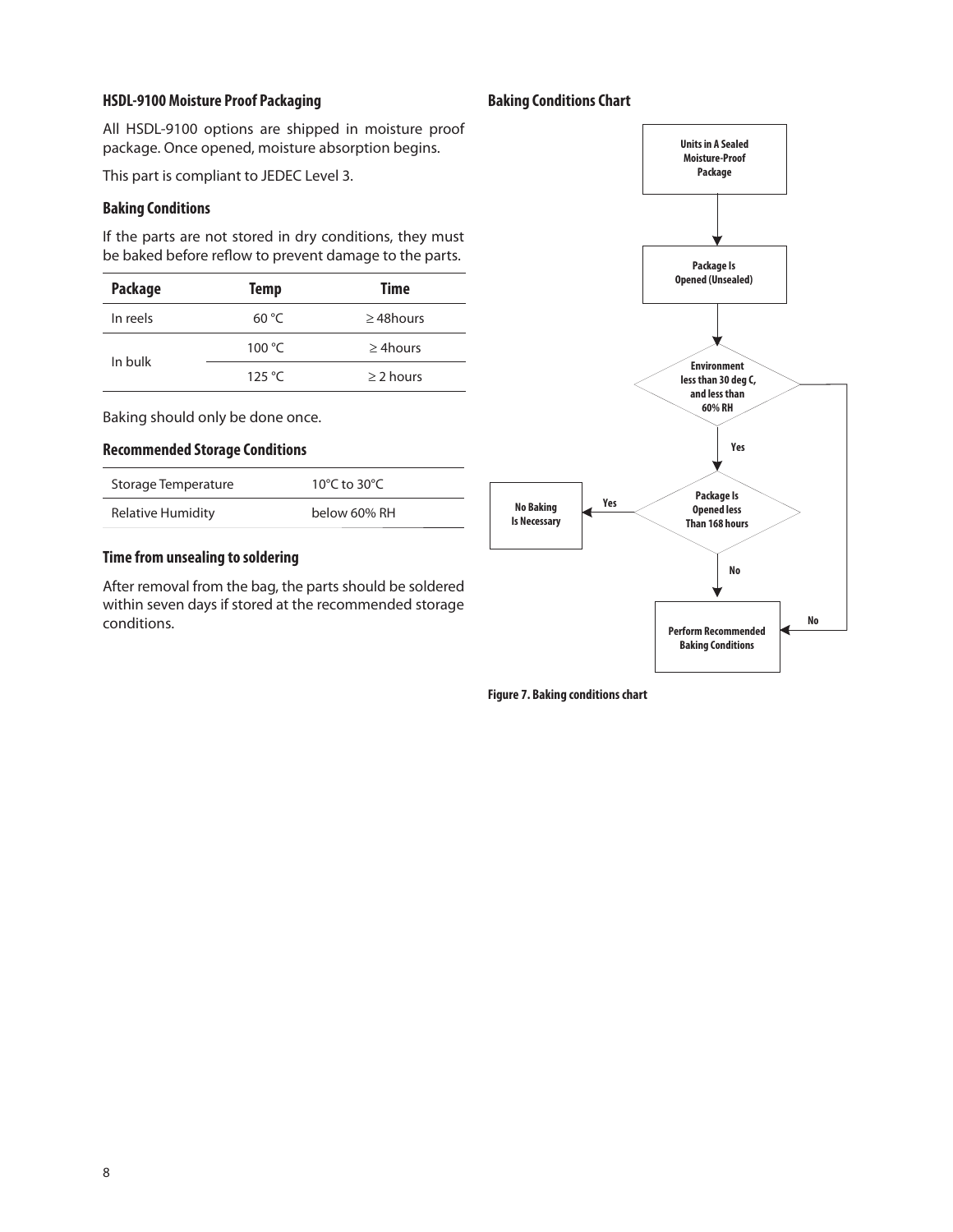#### **Recommended Reflow Profile**



| <b>Process Zone</b>                         | Symbol                          | ΔT                               | Maximum $\Delta T/\Delta t$ ime<br>or Duration |
|---------------------------------------------|---------------------------------|----------------------------------|------------------------------------------------|
| Heat Up                                     | P <sub>1</sub> , R <sub>1</sub> | 25°C to 150°C                    | $3^{\circ}$ C/s                                |
| Solder Paste Dry                            | P <sub>2</sub> , R <sub>2</sub> | 150°C to 200°C                   | 100s to 180s                                   |
| Solder Reflow                               | P3, R3<br>P3, R4                | 200°C to 260°C<br>260°C to 200°C | $3^{\circ}$ C/s<br>$-6^{\circ}$ C/s            |
| Cool Down                                   | P4, R5                          | 200°C to 25°C                    | $-6^{\circ}$ C/s                               |
| Time maintained above liquidus point, 217°C | $>217^{\circ}$ C                | 60s to 120s                      |                                                |
| Peak Temperature                            |                                 | $260^{\circ}$ C                  |                                                |
| Time within 5°C of actual Peak Temperature  |                                 | $>255^{\circ}$ C                 | 20s to 40s                                     |
| Time 25°C to Peak Temperature               | 25°C to 260°C                   | 8mins                            |                                                |

The reflow profile is a straight-line representation of a nominal temperature profile for a convective reflow solder process. The temperature profile is divided into four process zones, each with different  $\Delta T/\Delta t$ ime temperature change rates or duration. The  $\Delta T/\Delta t$ ime rates or duration are detailed in the above table. The temperatures are measured at the component to printed circuit board connections.

**In process zone P1**, the PC board and component pins are heated to a temperature of 150°C to activate the flux in the solder paste. The temperature ramp up rate, R1, is limited to 3°C per second to allow for even heating of both the PC board and component pins.

**Process zone P2** should be of sufficient time duration (100 to 180 seconds) to dry the solder paste. The temperature is raised to a level just below the liquidus point of the solder.

**Process zone P3** is the solder reflow zone. In zone P3, the temperature is quickly raised above the liquidus point of solder to 260°C (500°F) for optimum results. The dwell time above the liquidus point of solder should be between 60 and 120 seconds. This is to assure proper coalescing of the solder paste into liquid solder and the formation of good solder connections. Beyond the recommended dwell time the intermetallic growth within the solder connections becomes excessive, resulting in the formation of weak and unreliable connections. The temperature is then rapidly reduced to a point below the solidus temperature of the solder to allow the solder within the connections to freeze solid.

**Process zone P4** is the cool down after solder freeze. The cool down rate, R5, from the liquidus point of the solder to 25°C (77°F) should not exceed 6°C per second maximum. This limitation is necessary to allow the PC board and component pins to change dimensions evenly, putting minimal stresses on the component.

It is recommended to perform reflow soldering no more than twice.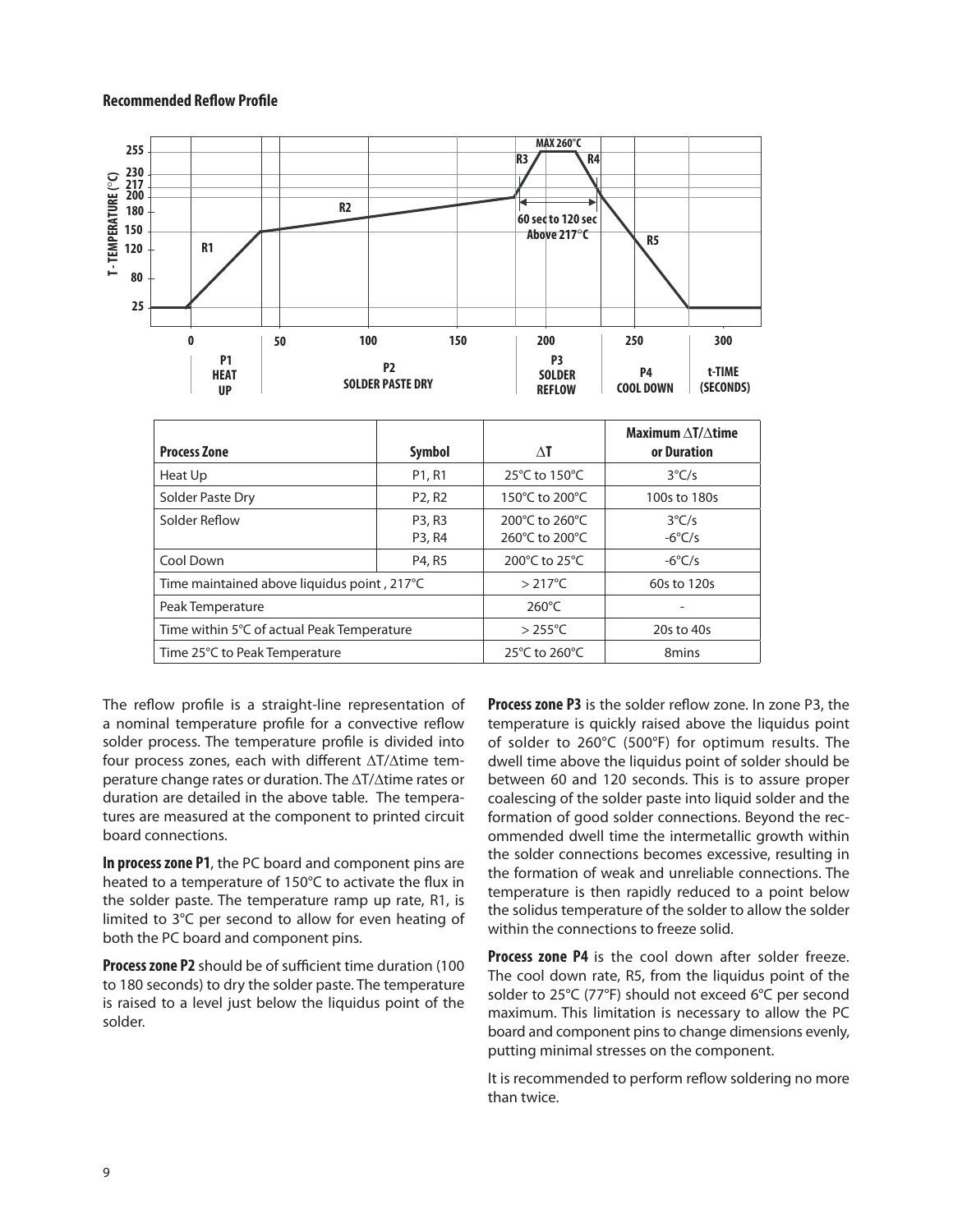#### **Appendix A: HSDL-9100 SMT Assembly Application Note**

# **Recommended Metal solder Stencil Aperture**

It is recommended that only a 0.152 mm (0.006 inch) or a 0.127 mm (0.005 inch) thick stencil be used for solder paste printing. This is to ensure adequate printed solder paste volume and no shorting. See Table 1 below the drawing for combinations of metal stencil aperture and metal stencil thickness that should be used. Aperture opening for shield pad is 3.05 mm x 1.1 mm as per land pattern.

# **Table 1. Combinations of metal stencil aperture and metal stencil thickness**

|       | Aperture size (mm) |                  |  |
|-------|--------------------|------------------|--|
|       | Length,            | Width,<br>w      |  |
| 0.152 | $1.60 + / -0.05$   | $0.55 + (-0.05)$ |  |
| 0.127 | 1.92               | $0.55 + (-0.05)$ |  |

#### **Adjacent Land Keep out and Solder Mask Areas**

Adjacent land keep out is the maximum space occupied by the unit relative to the land pattern. There should be no other SMD components within this area. The minimum solder resist strip width required to avoid solder bridging adjacent pads is 0.2mm.It is recommended that two fiducial crosses be placed at mid length of the pads for unit alignment. Also do take note that there should not be any electrical routing with the component placement compartment.

#### Note:

Wet/Liquid Photo-imaginable solder resist/mask is recommended



## **Solder Pad, Mask and Metal Stencil**

#### **Recommended land pattern**



Solder / stencil opening for each pad is 2.4mm x0.6mm

**Figure 10. Land Pattern**



**Figure 11. Solder stencil aperture**



| Dim. | mm   |  |  |
|------|------|--|--|
| h    | 4.15 |  |  |
|      | 11   |  |  |
| k    | 5.5  |  |  |
|      | 3.5  |  |  |

**Figure 12. Keep-out area**

**Figure 9. Stencil and PCBA**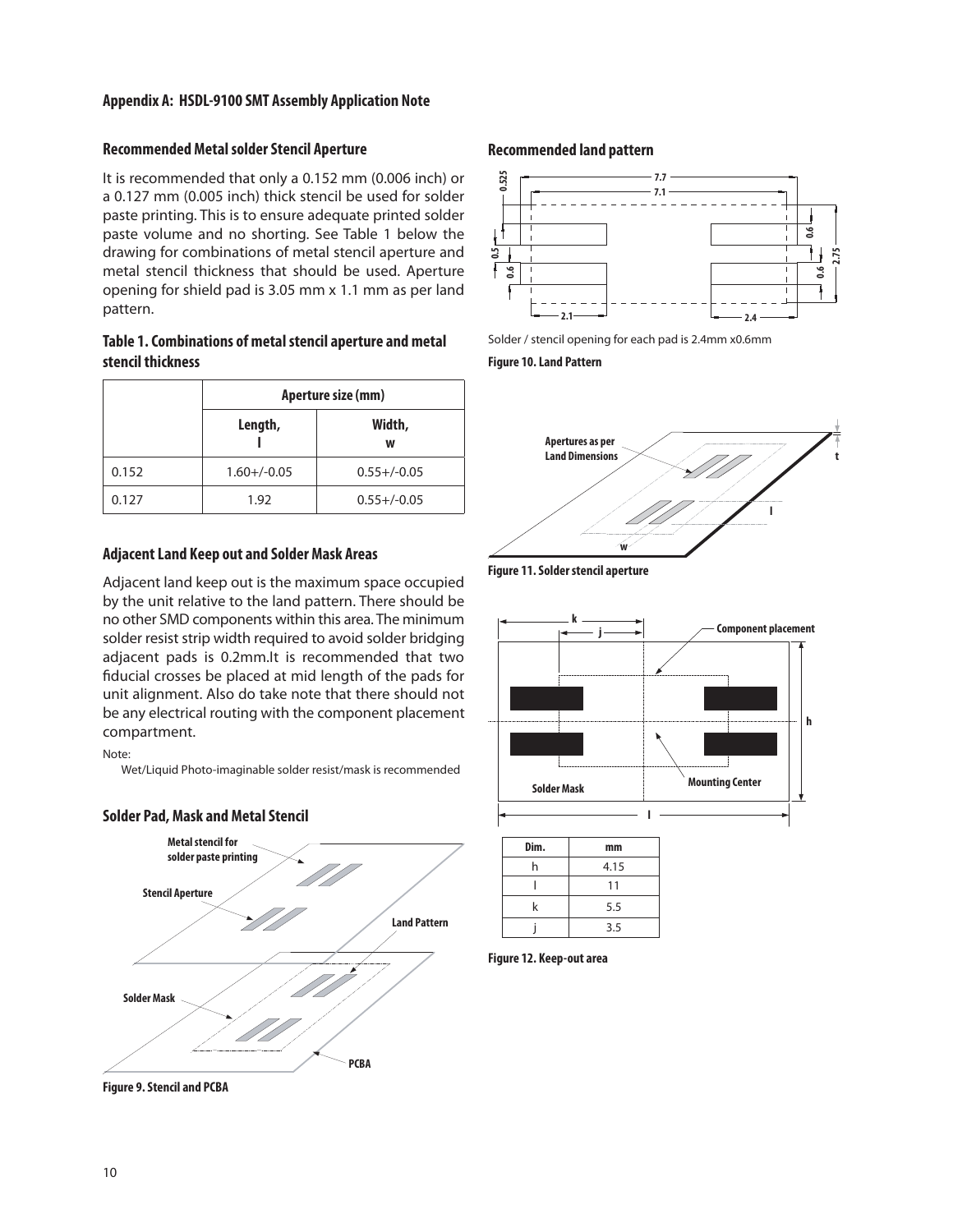#### **Appendix B: General Application Guide for the HSDL-9100**

#### **Description**

The Proximity sensor has several possible applications for multimedia product, Automation, and Personal handled. The proximity sensor is basically made up of the emitter (infrared LED) and detector (photodiode). The block diagram of the sensor is shown in Figure 13. The emitter will emit IR light pulse. This light travels out in the field of view and will either hit an object or continue. No light will be reflected when no object is detected. On the other hand, the detector will detect the reflected IR light when it hits the object.



**Figure 13. Proximity sensor block diagram (refer to Pins Configuration Table)**

#### **Interface to the Recommended I/O chip**

The HSDL-9100 is general interface with the GPIO pin of the controller chipset. The LED\_A, pin1 is connected to the PWM port alternatively the external timer circuitry can be used to drive the LED. The DET\_K, pin 4 is interface to the signal conditioning before driving the GPIO port.

Figure 14 shows the hardware reference design with HSDL-9100.



\* The LED can be driven by the PWM output or the external timer circuitry.

#### **Figure 14. Mobile Application Platform**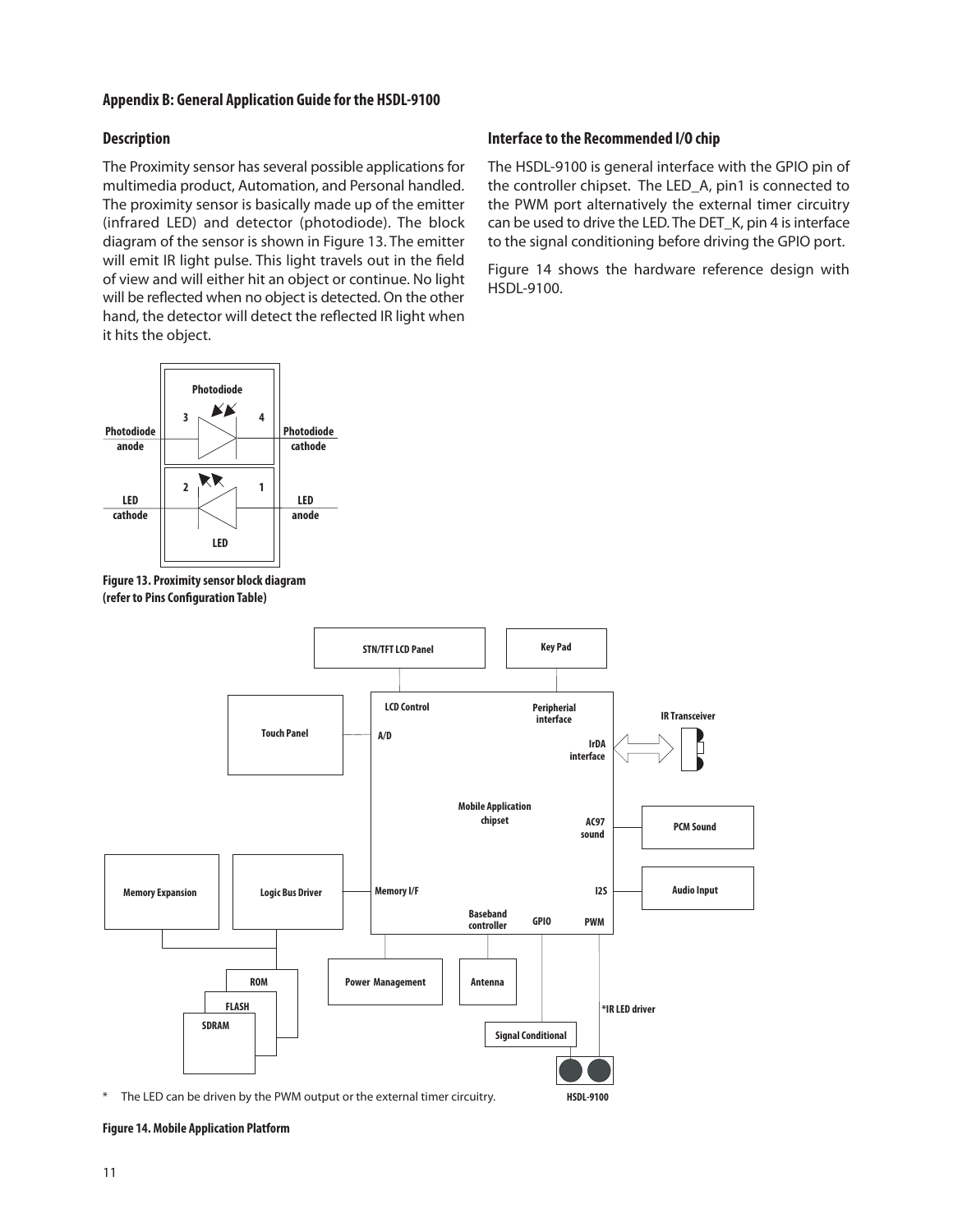The next section discusses interfacing configuration with general processor including the recommended signal conditional circuitry.

The DET\_A pin of HSDL-9100 is connected to the filter circuit then to the comparator before interfacing with the GPIO pin. The filter circuit is implement to provide the ambient light filter. The PWM is pulse to drive the LED\_K pin alternative the external timer 555 can also be replaced. The detector distance can be varies with the increase/decrease of the LED current supply.

#### **Interfacing circuitry with signal conditional circuitry**



**Figure 15. HSDL9100 configuration with controller chipset**